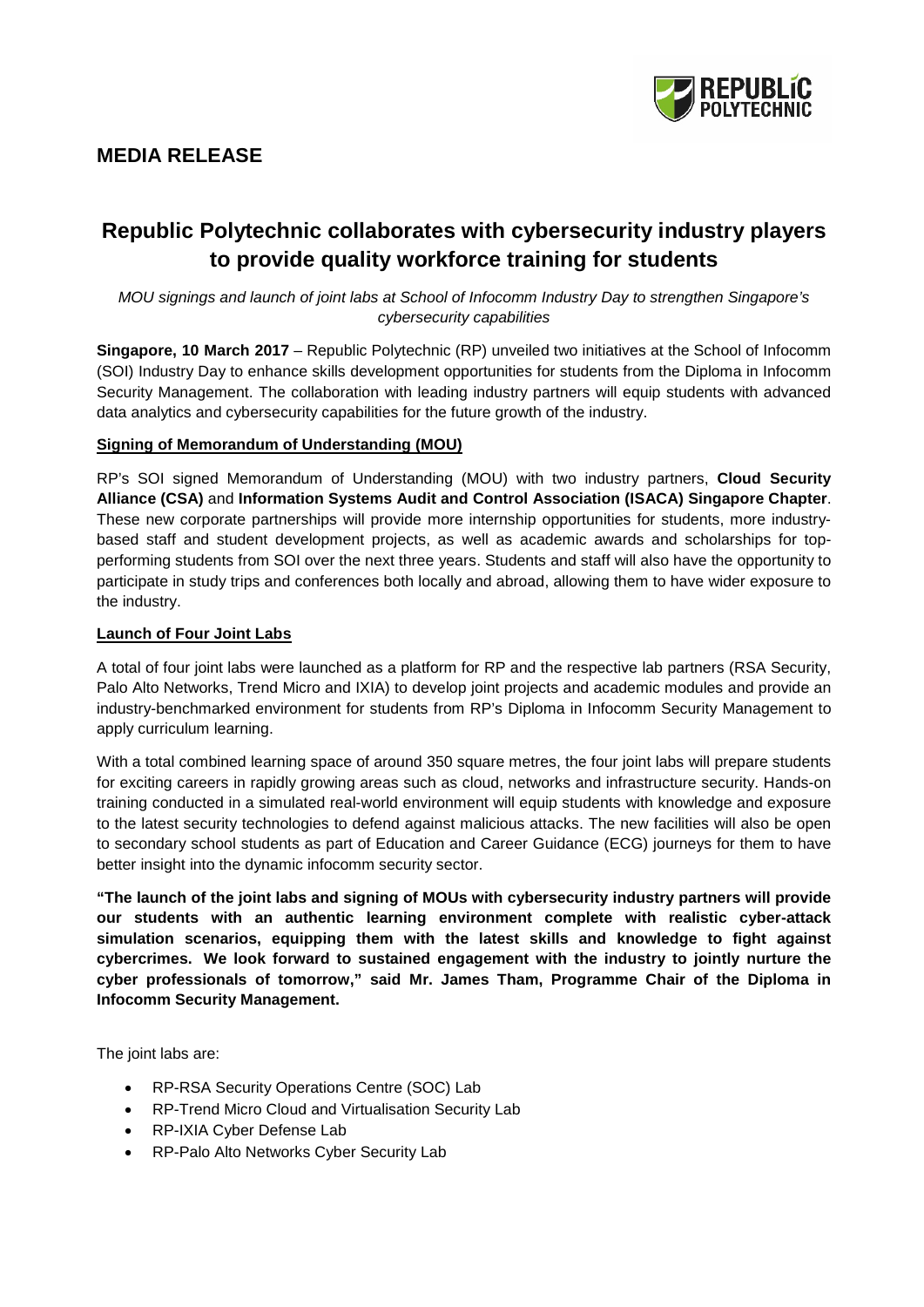

Further, with RP designated as one of Palo Alto Networks Authorised Academic Centres, RP students will have the opportunity to attempt the Palo Alto Networks Accredited Configuration Engineer (ACE) Examination upon completing their Internetworking Security module, allowing them to be professionally certified upon graduation.

- End -

# **About Republic Polytechnic**

The first educational institution in Singapore to leverage the Problem-based Learning approach for all its diploma programmes, Republic Polytechnic (RP) has seven schools and one academic centre offering forty-one diplomas in Applied Science, Engineering, Enterprise and Communication, Hospitality, Infocomm, Sports, Health & Leisure, and Technology for the Arts.

Republic Polytechnic is committed to nurturing innovation and entrepreneurial learning in an environment that develops problem-solving skills and lifelong learning opportunities. Its holistic and broad-based curriculum prepares students for an active and meaningful role in society as problem solvers, respected professionals and passionate citizens.

Republic Polytechnic strives for excellence by achieving various international and national accreditations, including ISO 9001, ISO 14001, OHSAS 18001, ISO 22301, Singapore Quality Class, People Developer, Innovation Class, and Service Class.

For more information, visit [http://www.rp.edu.sg/.](http://www.rp.edu.sg/)

#### **For media enquiries, please contact:**

**Republic Polytechnic Office of Corporate Communications** Patrick Seng / Julian Soh +65 9767 6701 / +65 9018 0719 [patrick\\_seng@rp.edu.sg](mailto:patrick_seng@rp.edu.sg) / [julian\\_soh@rp.edu.sg](mailto:julian_soh@rp.edu.sg)

**MSLGROUP in Singapore** Chloe Chen / Darren Choong +65 9155 7250 / +65 8125 2886 [chloe.chen@mslgroup.com](mailto:chloe.chen@mslgroup.com) / darren.choong@mslgroup.com